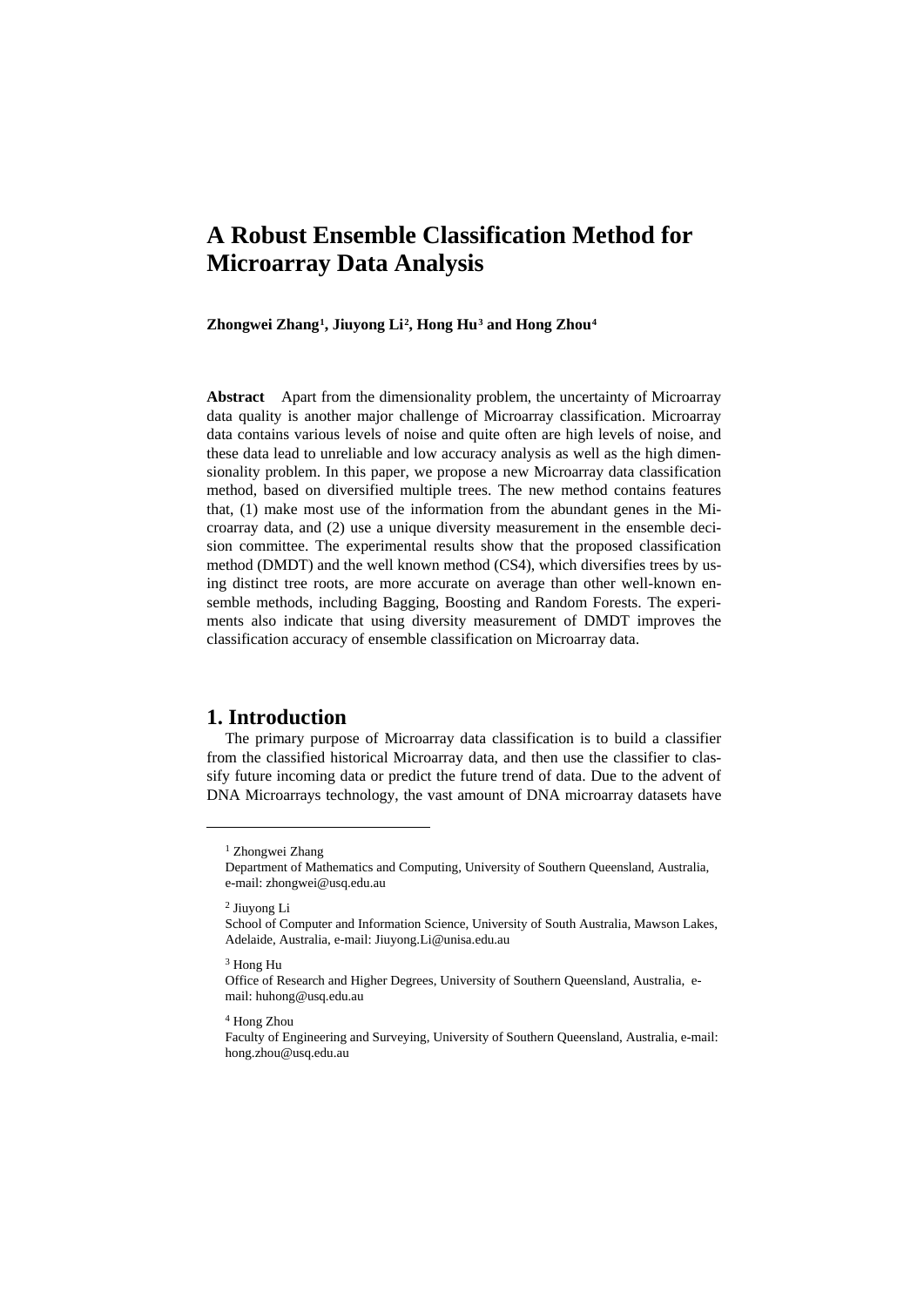been widely available for Microarray data classification. However, as a new technology, Microarrays present new statistical problems to the Microarray data classification

- 1. *Curse of dimensionality problem*. Microarray data contains a huge number of genes with small number of samples and his problem has prevented many existing classification systems from direct dealing with this type of databases.
- 2. *Robustness problem*. In addition, DNA Microarray database contains high level of noise, irrelevant and redundant data, and those data will lead unreliable and low accuracy of analysis. Most current system can not robust enough to handle these types of data properly.

Ensemble decision tree classification methods [6, 4] have shown promise for achieving higher classification accuracy than single classifier classification method, such as C4.5 [8]. The essence of ensemble methods is to create diversified classifiers in the decision committee. Aggregating decisions from diversified classifiers is an effective way to reduce bias existing in individual trees. However, if classifiers in the committee are not unique, the committee has to be very large to create certain diversity in the committee.

Up to date, all ensemble decision trees methods have kept diversity in mind [1, 9]. However, among those methods, most of them, such as Boosting and Bagging, do not guarantee that each ensemble decision tree in the committee is different from outputs, namely identical trees and overlapping genes are not prohibited from an ensemble committee. Identical trees decrease the diversity of an ensemble committee, and noise in one gene may affect a number of ensemble decision trees; the noise will ultimately affect the reliability of Microarray classification. Therefore, committees built on those methods may not be as effective as a committee that contains no identical trees and overlapping genes.

A quick fix to improve diversity in the ensemble decision tree committee is to include a set of diversified decision trees with no overlapping genes. If classifiers in the ensemble decision tree committee are not guaranteed to be different to each other, the committee must be very large, in order to create certain diversity in the committee. This behooves us to pay special attention while designing our algorithm. One concern for such a split is that it might break down some attribute combinations that are good for classification. However, an apparent benefit of such trees is that a noise attribute cannot affect more than one tree in the committee. Considering that Microarray data normally contains much noise and many missing values, the idea of using diversified trees with no overlapping genes may provide a better solution.

The rest of this chapter is organized as follows. In Section 2, we discuss the measurement of diversity. In Section 3, we introduce our diversified multiple decision tree algorithm (DMDT). In Section 4, we show our experimental results. In Section 5, we conclude the paper.

2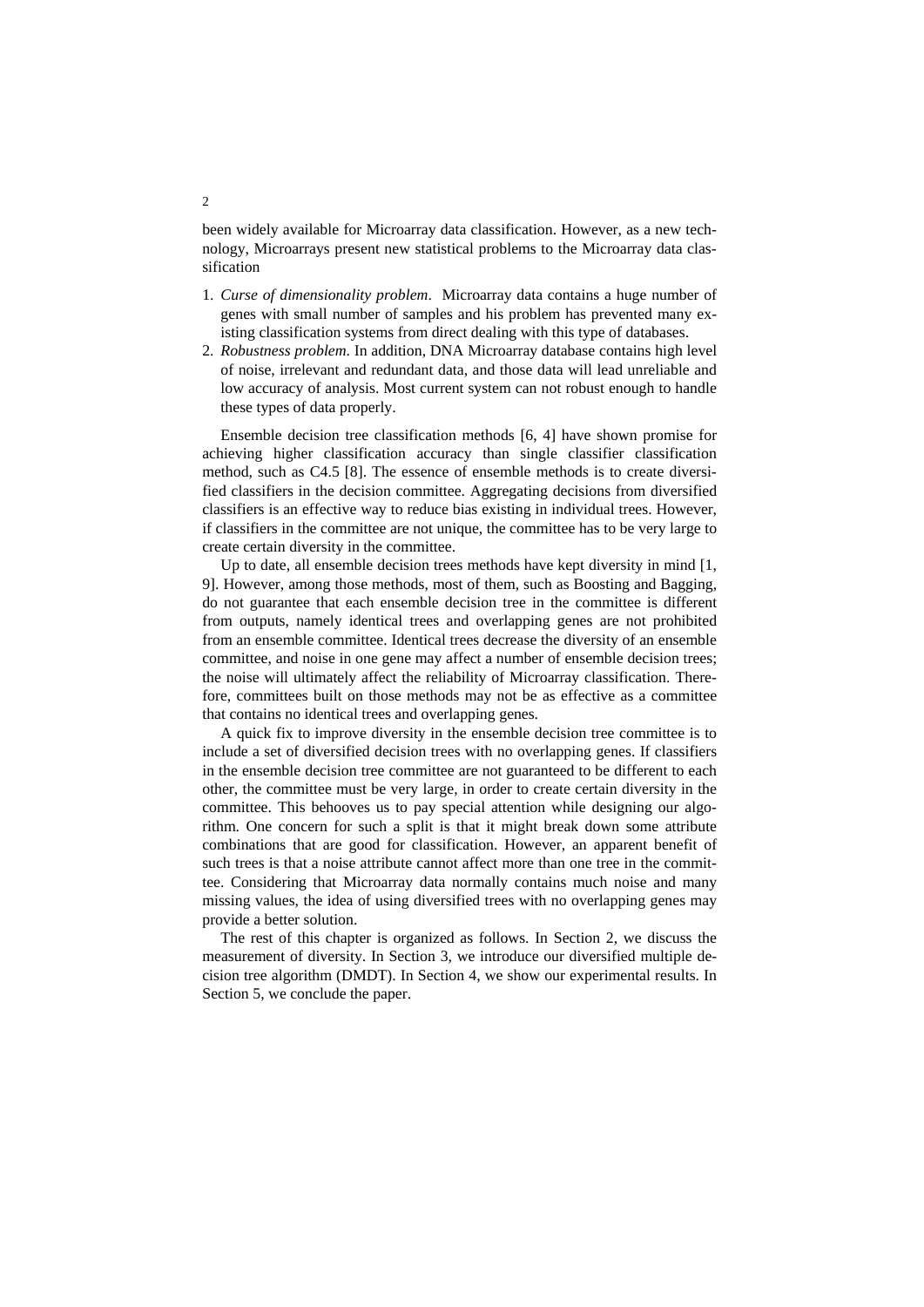#### **2. Measurement of diversity**

All ensemble decision tree classification methods generate a set of decision trees to form a committee. Due to the different approaches applied to generate the committee, the decision trees in the final ensemble committee could be diverse from each other in certain ways. In the past decades, measuring diversity has become a very important issue in the research of Microarray ensemble classification methods [1, 5, 9].

Measuring outputs is a most natural way to measure the diversity of ensemble classifiers [1]. The output from measuring the classifiers in a committee may give a result of total different, partially different or identical with each other. If the classifiers in a committee are all identical in a committee, we can say these classifiers are not diversified; if the classifiers are partially different, we can say they are diversified. When the classifiers are totally different or unique to each other, we say the classifiers are maximally diversified.

There are also many statistical diversity measures available, such as diversity of errors [1, 2, 7], and pairwise and non-pairwise diversity measures [1, 9, 5]. It is desirable if every classifier in an ensemble committee can agree on most samples which are predicted correctly. At the same time, we also expect that they do not make same incorrect predictions on testing samples. Those methods are also very important measurements of diversity, because if their errors were correlated, classification prediction would not lead to any performance gain by combining them.

The approach of measuring diversity based on statistical methods has drawbacks. There is a lack of robustness consideration in Microarray classification in terms of incorrect and missing data values. Identical trees are excluded from the ensemble committee since they are not helpful in improving the prediction accuracy of classification. However, this measurement allows overlapping genes among diversified trees. Overlapping genes are a problem for reliable Microarray data classification.

In our proposed method, diversity is measured by the difference of outputs for Microarray data classification problems. The degree of diversity is dependent on how many overlapping genes are included between the decision trees of an ensemble committee.

**Definition 1(Degree of diversity)** *Given a data set D with n attributes,*   ${A} = \{att_1, \dots, att_n\}$ ; C is an ensemble decision tree committee with  $k(k > 1)$ *individual decision trees generated from*  $D$ *,*  $C = \{c_1, \dots, c_k\}$ *;*  $c_i \in C$  *and*  $c_j \in \mathbb{C}$  *are any single decision trees;*  $c_j$  *contains a set of attributes*  $A_{c_i} = \{att \mid att \in A\}$  *and*  $A_{c_i} = \{att \mid att \in A\}$ ;

*Let*  $| A_c \cap A_c |$  = the number of elements contained in  $A_c \cap A_c$ , and  $| A_c \cup A_c |$  = the number of elements contained in  $A_c \cup A_c$ . Then the degree *of diversity between*  $c_i$  *and*  $c_j$  *is*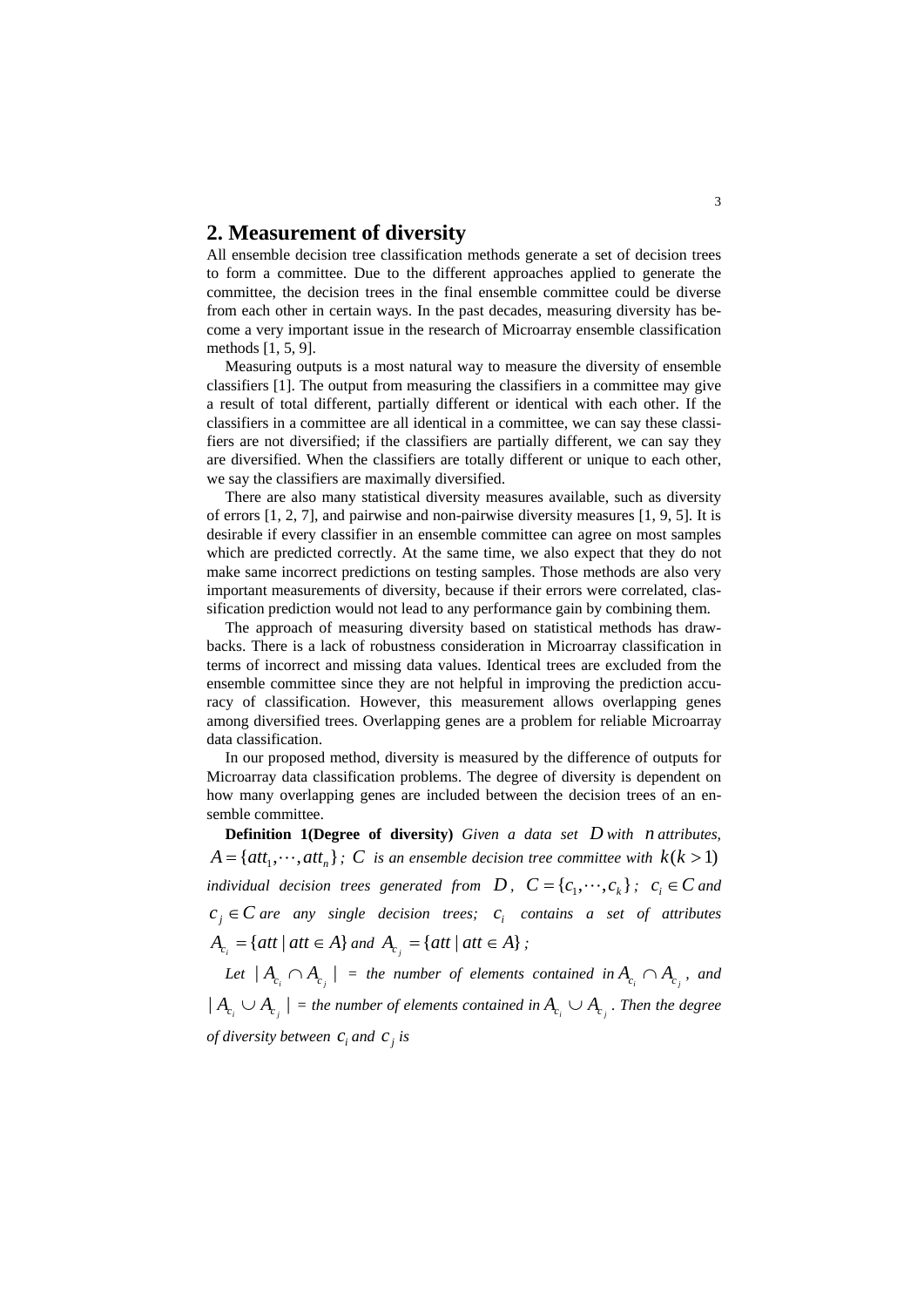$$
DD = 1 - \frac{|A_{c_i} \cap A_{c_j}|}{|A_{c_i} \cup A_{c_j}|} \quad (0 \leq DD \leq 1)
$$

When an ensemble committee contains only decision trees which have totally different outputs, or unique trees with no overlapping genes, we say that the ensemble committee is maximally diversified. According to Definition 1,  $DD = 1$  for the unique decision trees.

**Definition 2 (Unique decision trees).**  $c_i$  *and c<sub>j</sub> are called unique decision* 

*trees, if*  $A_{c_i} \cap A_{c_j} = \phi$ .

We say an ensemble decision tree classification method has greater diversity when its decision trees have a higher degree of different outputs with less overlapping genes. It is clear that diversified decision trees have a *DD* value which is between 0 and 1.

**Definition 3 (Diversified decision trees).** *If*  $A_{c_i} \neq A_{c_j}$  *and*  $A_{c_i} \cap A_{c_j} \neq \emptyset$ ,

*then*  $c_i$  *and*  $c_j$  *are called diversified decision trees.* 

Similarly, if all decision trees in an ensemble decision tree committee are identical, the degree of its diversity would be  $0$ .

**Definition 4 (Identical decision trees).** We call  $c_i$  and  $c_j$  are identical deci*sion trees, if*  $A_c = A_c$ 

# **3. Diversified multiple decision trees algorithm**

We design a diversified multiple decision tree (DMDT) algorithm to deal with the problems of Microarray classification, namely small samples versus high dimensions and noisy data. DMDT aims to improve the accuracy and robustness of ensemble decision tree methods. In our proposed algorithm, we avoid the overlapping genes among alternative trees during the tree construction stage. DMDT guarantees that constructed trees are truly unique and maximizes the diversity of the final classifiers. Our DMDT algorithm is presented in [Algorithm 1.](#page-4-0) The DMDT algorithm consists of the following two steps:

1. Tree construction

The main idea is to construct multiple decision trees by re-sampling genes. All trees are built on all of the samples but with different sets of genes. We conduct re-sampling data in a systematic way. First, all samples with all genes are used to build the first decision tree. The decision tree is built using the C4.5 algorithm. After the decision tree is built, the used genes appearing in the decision tree are removed from the data. All samples with the remaining genes are used to build the second decision tree. Then the used genes are removed and so on. This process re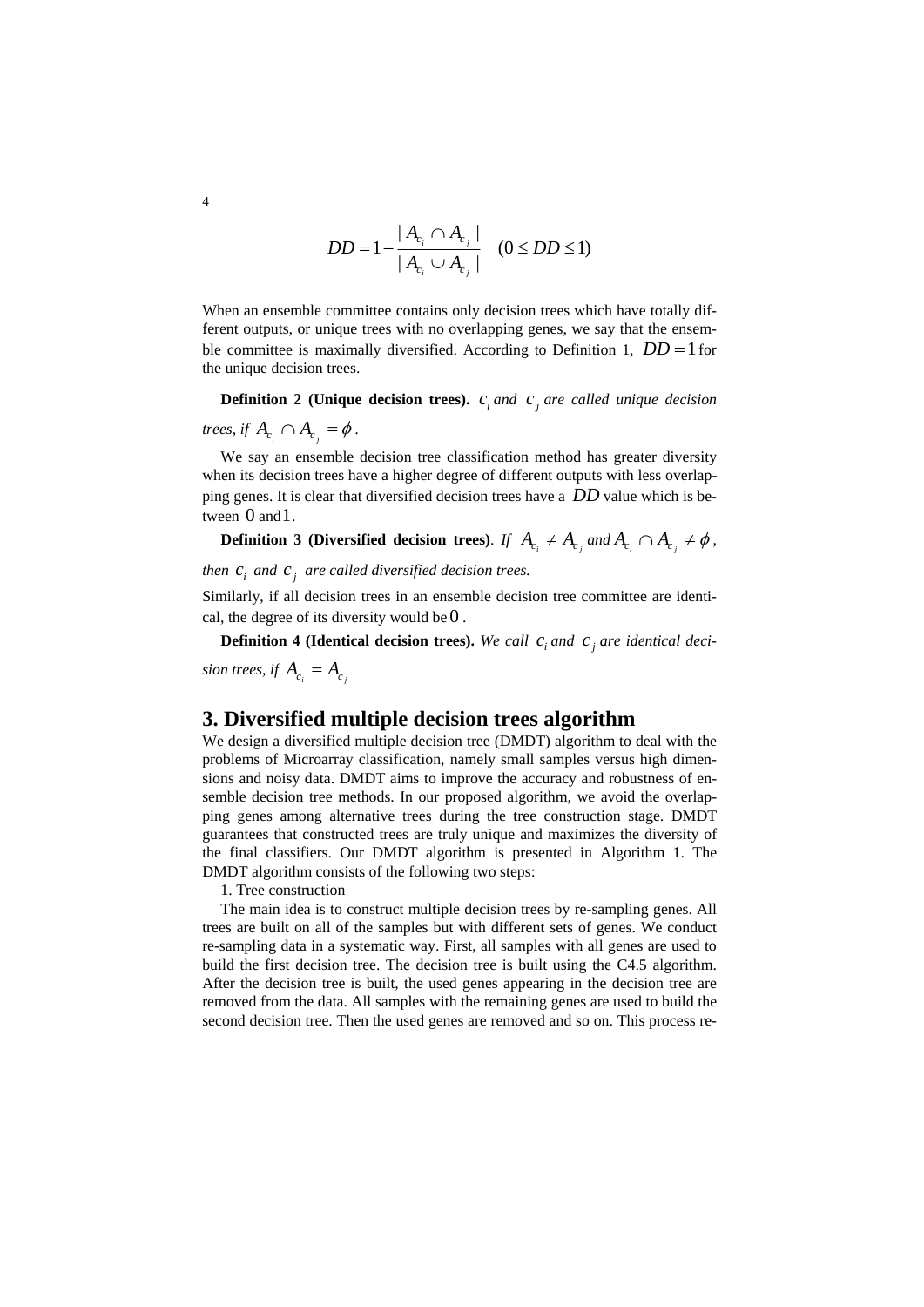<span id="page-4-0"></span>peats until the number of trees reaches a preset number. As a result, all trees are unique and do not share common genes.

**Algorithm 1:** Diversified multiple decision trees algorithm (DMDT)

*1. TREECONSTRUCTION* ( $D, T, DD, n$ )

**INPUT**: A Microarray dataset *D* , the degree of diversity *DD* and the number of trees *n*.

**OUTPUT**: A set of disjointed trees *T* let  $\mathcal{F} = \phi$ let  $DD = 1$ **for**  $i = 0$  *to*  $n - 1$  **do** call C4.5 to build tree  $T_i$  on  $D$ ; remove genes used in  $T_i$  from  $D$ ;  $\mathcal{T} = \mathcal{T} \cup T_i$ .

**endfor** 

Output *T;*

2. *CLASSIFICATION*( $\mathcal{T}$ ,  $x$ ,  $n$ )

**INPUT**: A set of trained trees  $\mathcal{T}$ , a test sample  $x$ , and the number of trees  $n$ . **OUTPUT**: A class label of *x*

let  $\text{vote}(i) = 0$ , where  $i = 1$  to  $c =$  the number of classes.

**for**  $j = 1$  *to*  $n$  **do** 

let *c* be the class outputted by  $T_i$ ;

 $\text{vote}(c) = \text{vote}(c) \times \text{accuracy}(T_i);$ 

**endfor** 

Output *c* that maximizes  $\text{vote}(c)$ ;

2. Classification

Since the *k* th tree has only used the genes that have not been selected by the previously created  $k-1$  trees, the quality of the  $k$  th tree might be decreased. To fix this problem, we take a vote approach; that is to say, the final predicted class of an unseen sample is determined by the weighted votes from all constructed trees. Each tree is given the weight of its training classification accuracy rate. When the vote is a tie, the class predicted by the first tree is preferred. Since all trees are built on the original data set, all trees are accountable on all samples. This avoids the unreliability of voting caused by sampling a small data set. Since all trees make use of different sets of genes, trees are independent. This adds another merit to this diversified committee. One gene containing noise or missing values affects only one tree, and not multiple trees. Therefore, it is expected to be more reliable in Microarray data classification where noise and missing values prevail.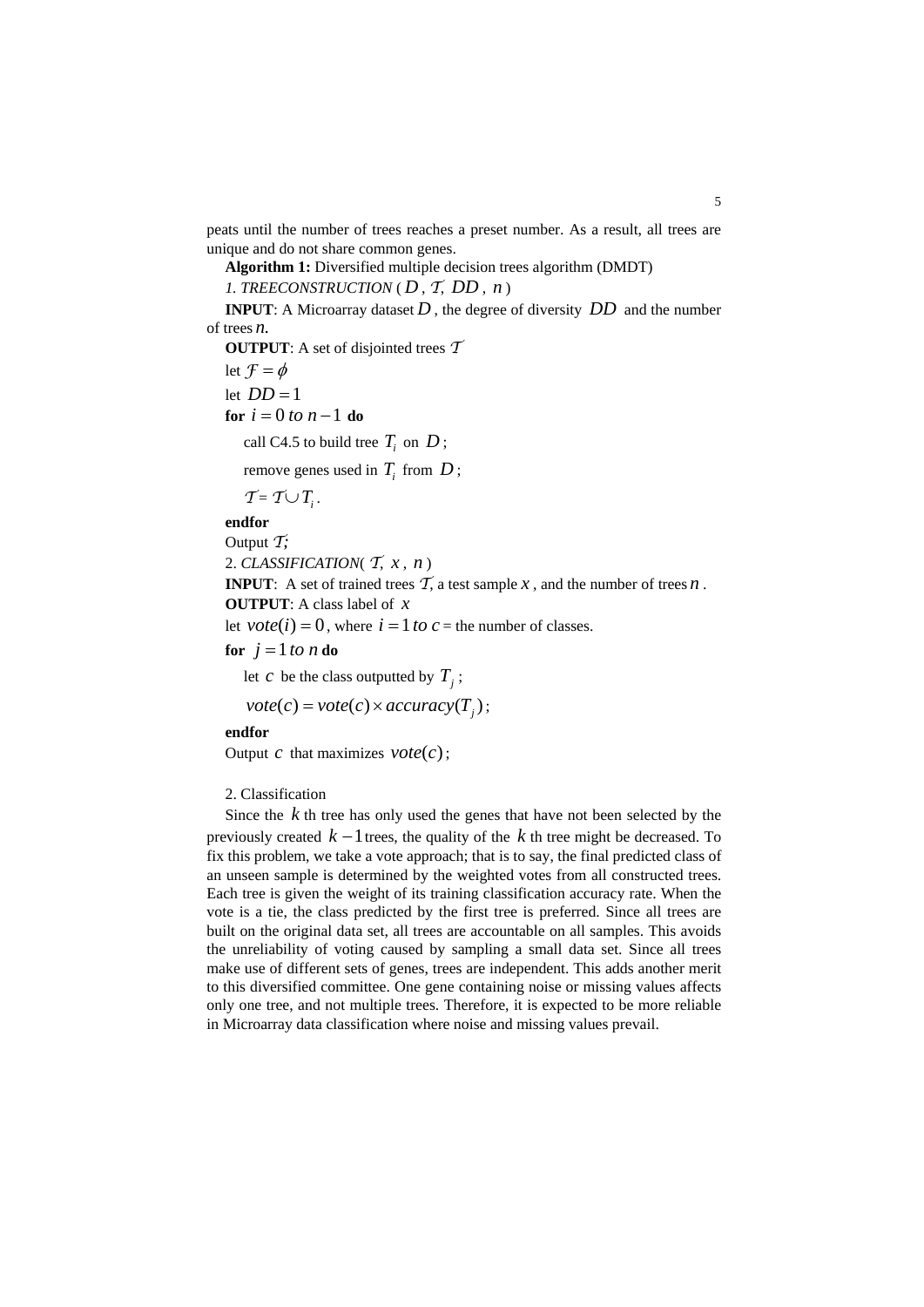# **4. Experimental results and discussion**

In this section, we first present the accuracy of individual methods and the average prediction accuracy of the six methods [3, 4], which are all based on the ten-fold validation technique [6, 10, 11]. [Table 1](#page-5-0) shows the individual and average accuracy results of the six methods based on tenfold cross-validation method.

| Data set             | C4.5  | Random<br>Forests | AdaBoost<br>C4.5 | Bagging<br>C4.5 | CS <sub>4</sub> | <b>DMDT</b> |
|----------------------|-------|-------------------|------------------|-----------------|-----------------|-------------|
| <b>Breast Cancer</b> | 62.9  | 61.9              | 61.9             | 66.0            | 68.0            | 64.3        |
| Lung Cancer          | 95.0  | 98.3              | 96.1             | 97.2            | 98.9            | 98.9        |
| Lymphoma             | 78.7  | 80.9              | 85.1             | 85.1            | 91.5            | 94.1        |
| Leukemia             | 79.2  | 86.1              | 87.5             | 86.1            | 98.6            | 97.5        |
| Colon                | 82.3  | 75.8              | 77.4             | 82.3            | 82.3            | 85.8        |
| Average              | 79.62 | 80.6              | 81.6             | 83.3            | 87.9            | 88          |

Table 1: Average accuracy of five datasets with six classification algorithms

Our DMDT outperforms other ensemble methods. For instance, compared to the single decision tree, DMDT is a more favorable ensemble method and outperforms C4.5 by *10.0%* on average.

From [Table 1,](#page-5-0) we notice that CS4 also performs very well and improves the accuracy by *8.4%* on average. Random Forests, AdaboostC4.5 and BaggingC4.5 improve the accuracy on average by up to *4.3%*. More specifically,

- 1. Among the five ensemble methods used in our experiments, DMDT turns to be the most favorable classification algorithm with the highest accuracy, which improves the accuracy of classification on all cancer data sets by up to *26.7%*.
- 2. CS4 is comparable to DMDT in the test which improves the accuracy of classification on all data sets by up to *17.4%*.
- 3. BaggingC4.5 also outperforms C4.5 on all data sets by up to *9.6%*.
- 4. Random Forests improves the accuracy on lung cancer, Lymphoma, Leukemia and Prostate data sets by up to *19.1%*, but fails to improve the accuracy on breast cancer, Colon and Ovarian data sets. AdaBoostC4.5 can only improve the accuracy on Lung Cancer, Lymphoma and Leukemia and decreases the accuracy performance on the Breast Cancer and Colon data sets.

It is interesting to see that traditional ensemble decision tree algorithms do not always outperform a single tree algorithm. This is because the traditional ensemble methods assume that a training data set has a large number of samples with small numbers of attributes. As a result, the re-sampled data set is only slightly different from the original data set. The trees constructed on those re-sampled data are still reliable. However, in Microarray data analysis, the problem that we are facing is completely the opposite: a small number of samples with large numbers of attributes(genes). As most Microarray data contains less than 200 samples, a slight change of samples may cause a dramatic structural change in the training data set. The trees constructed on such unreliable data sets are more likely to lead to higher risk of the problem of unreliability. This risk affects the performance of

<span id="page-5-0"></span>6